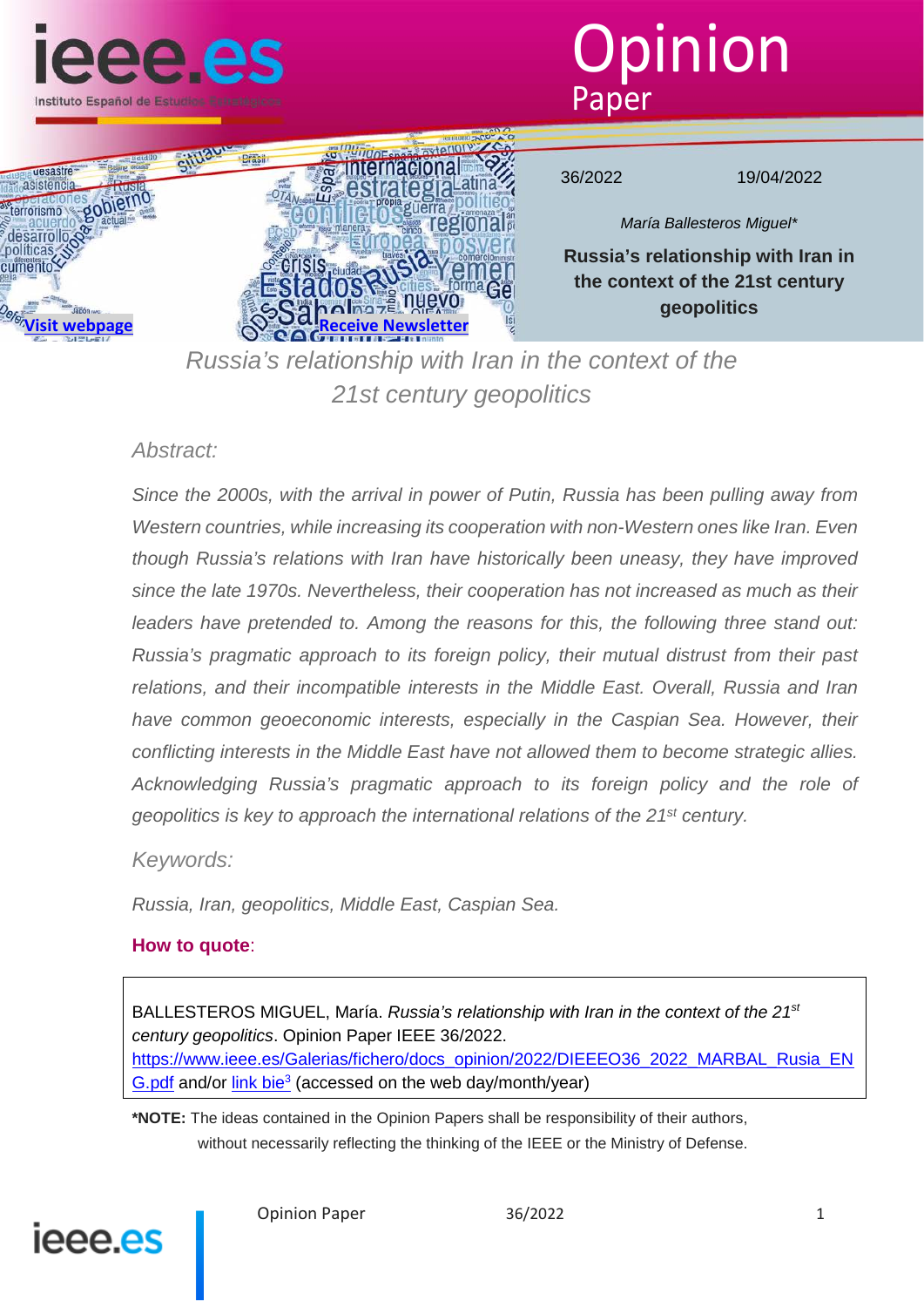

## **Introduction**

This paper analyzes how have Russia's geopolitical and geoeconomic interests influenced its relations with Iran in the context of the 21<sup>st</sup> century. Since the 2000s, with the arrival in power of Putin, Russia has been pulling away from Western countries, while increasing its cooperation with others like Iran.

The presence of Russia in the region of the Middle East and North Africa (MENA) dates to the medieval times, and it has fluctuated over time. With the fall of the Soviet Union, Moscow's foreign policy mostly vanished, as it entered a period of economic recovery<sup>1</sup>. Although its return to the region was not debated until its military intervention in Syria, in 2015, different scholars have argued that Russia's comeback had started in the 2000s<sup>2</sup>. Since then, Russia has adopted a much more pragmatic approach, promoting its security and economic interests, which has translated into the promotion of the region's stability<sup>3</sup>. Overall, Russia's role in the region is both strategic and opportunistic, as it is based on a short-term strategy to promote its domestic interests, as well as a long-term revisionist  $aim<sup>4</sup>$  $aim<sup>4</sup>$  $aim<sup>4</sup>$ .

Concerning the Russian-Iranian partnership, the two countries have a long history of uneasy relations because of colliding historical, ideological, geopolitical and strategic roots. Despite this, in the late 1970s and the early 21<sup>st</sup> century, several regional and global events have led them to a rapprochement<sup>[5](#page-1-4)</sup>. In particular, two major developments are to be remarked. First, the Islamic Revolution of 1979, which ended Iran's alignment with the

<span id="page-1-4"></span><span id="page-1-3"></span><sup>&</sup>lt;sup>5</sup> JOOBANI, Hossein Aghaie and MOUSAVIPUR, Mostafa, "Russia, Turkey, and Iran: Moving Towards Strategic Synergy in the Middle East?", p. 142, Strategic Analysis, 39:2, 141-155, 2015, DOI: 10.1080/09700161.2014.1000658.



<span id="page-1-0"></span><sup>1</sup> TRENIN, Dmitri,."What Is Russia Up to in the Middle East?", pp. 34-35, Polity, Cambridge, 2017.

<span id="page-1-1"></span><sup>2</sup> LOVOTTI, Chiara and TALBOT, Valeria, "The Role of Russia in the Middle East and North Africa Region. Strategy or Opportunism?", European Institute of the Mediterranean, 2019.

<span id="page-1-2"></span><sup>3</sup> CARBONI, German, "Russian Interests in the MENA Region", Institute for a Greater Europe, 2020, available at [https://www.institutegreatereurope.com/single-post/2020/05/22/russian-in-the-mena-region.](https://www.institutegreatereurope.com/single-post/2020/05/22/russian-in-the-mena-region) [Accessed 25 November 2021].

ISSAEV, Leonid, "Russia and the New Middle East", Journal of Balkan and Near Eastern Studies, 23:3, 423-442, 2021, DOI: 10.1080/19448953.2021.1888245.

<sup>4</sup> OMELICHEVA, Mariya, "Russia's Foreign Policy toward Iran: A Critical Geopolitics Perspective", Journal of Balkan and Near Eastern Studies, 14:3, 331-344, 2012, DOI: 10.1080/19448953.2012.720777.

REZVANI, Babak, "Russian foreign policy and geopolitics in the Post-Soviet space and the Middle East: Tajikistan, Georgia, Ukraine and Syria", Middle Eastern Studies, 56:6, 878-899. 2020, DOI: 10.1080/00263206.2020.1775590.

OUALAALOU, David, "An Overview of Russia's Geopolitics" in OUALAALOU, David, "The Dynamics of Russia's Geopolitics. Remaking the Global Order", pp. 1-18, Springer, 2021.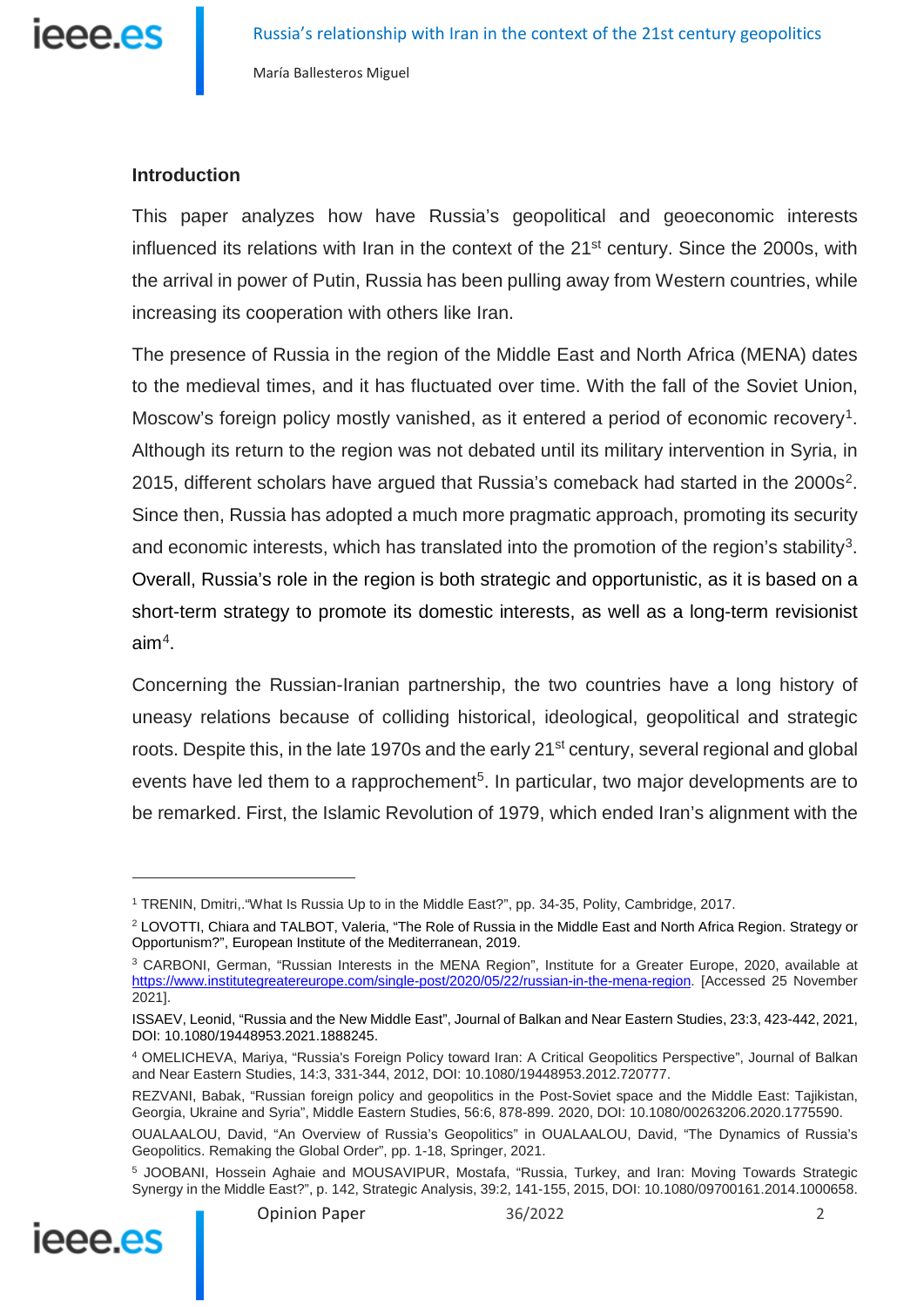US and led it to regional isolation, as Arab states feared the spread of the revolution <sup>6</sup>. And second, the fall of the Soviet Union in 1991, which not only entailed the end of a neoimperialist policy of Iran's neighbor, but also the loss of their common borders<sup>7</sup>.

It is in a context of isolation and sanctions from the West that both Russia and Iran have adopted revisionist approaches, calling for a better relationship with the East<sup>8</sup>. Besides, both countries share common security and economic interests, as the development of oil and gas in the Caspian Sea and the Syrian crisis<sup>9</sup>. Overall, their cooperation has progressively increased, but not as much as their leaders have pretended because of three main reasons: Russia's pragmatic approach to its foreign policy, their mutual distrust from their past relations, and their conflicting interests in the Middle East.

Accounting for this historical context, this paper analyses the evolution of the relations between Russia and Iran, as well as their geoeconomic interests in the Caspian region, and their geopolitical interests in the Middle East. Studying Russia's geopolitical interests is important for countries to understand its approach to the Middle East and other world regions, and thus, be able to design a strategy to approach it. With the current context of tensions, doing this has become very important, if not essential.

## **Russian-Iranian relations**

As mentioned above, the relations between Russia and Iran were tumultuous until the end of the 20th century. Then, in 1989, they publicly declared their political ties, with the promise of protecting their mutual interests and increasing their cooperation with non-Western countries. There are three main factors that have influenced their relations. First, the US' influence on Iran and the Middle East during much of the  $20<sup>th</sup>$  century. Second, their nuclear links, since they have signed agreements of nuclear cooperation. In fact,

<span id="page-2-3"></span><span id="page-2-2"></span><span id="page-2-1"></span><sup>9</sup> CRISS, Nur Bilge and GÜNER, Serdar, "Geopolitical Configurations The Russia-Turkey-Iran Triangle", Security Dialogue, 30(3), 365–376, 1999.



<span id="page-2-0"></span><sup>6</sup> AHMADIAN, Hassan, "Iran and the New Geopolitics of the Middle East: In Search of Equilibrium". Journal of Balkan and Near Eastern Studies, p. 460, 23:3, 458-472, 2021, DOI: 10.1080/19448953.2021.1888247.

<sup>7</sup> TAROCK, Adam, "Iran and Russia in 'strategic alliance'", Third World Quarterly, 18:2, 207-224, 1997, DOI: 10.1080/01436599714911.

<sup>8</sup> PURI, Samir, "The Strategic Hedging of Iran, Russia, and China: Juxtaposing Participation in the Global System with Regional Revisionism", Journal of Global Security Studies, 0(0), 1–17, 2017, DOI:10.1093/jogss/ogx015.

REZAEI, Farhad, "Iran and Russia: Completing the Pivot to the East?" in REZAEI, Farhad, "Iran's Foreign Policy After the Nuclear Agreement", pp.51-8, Middle East Today, 2019, DOI: 10.1007/978-3-319-76789-5\_3.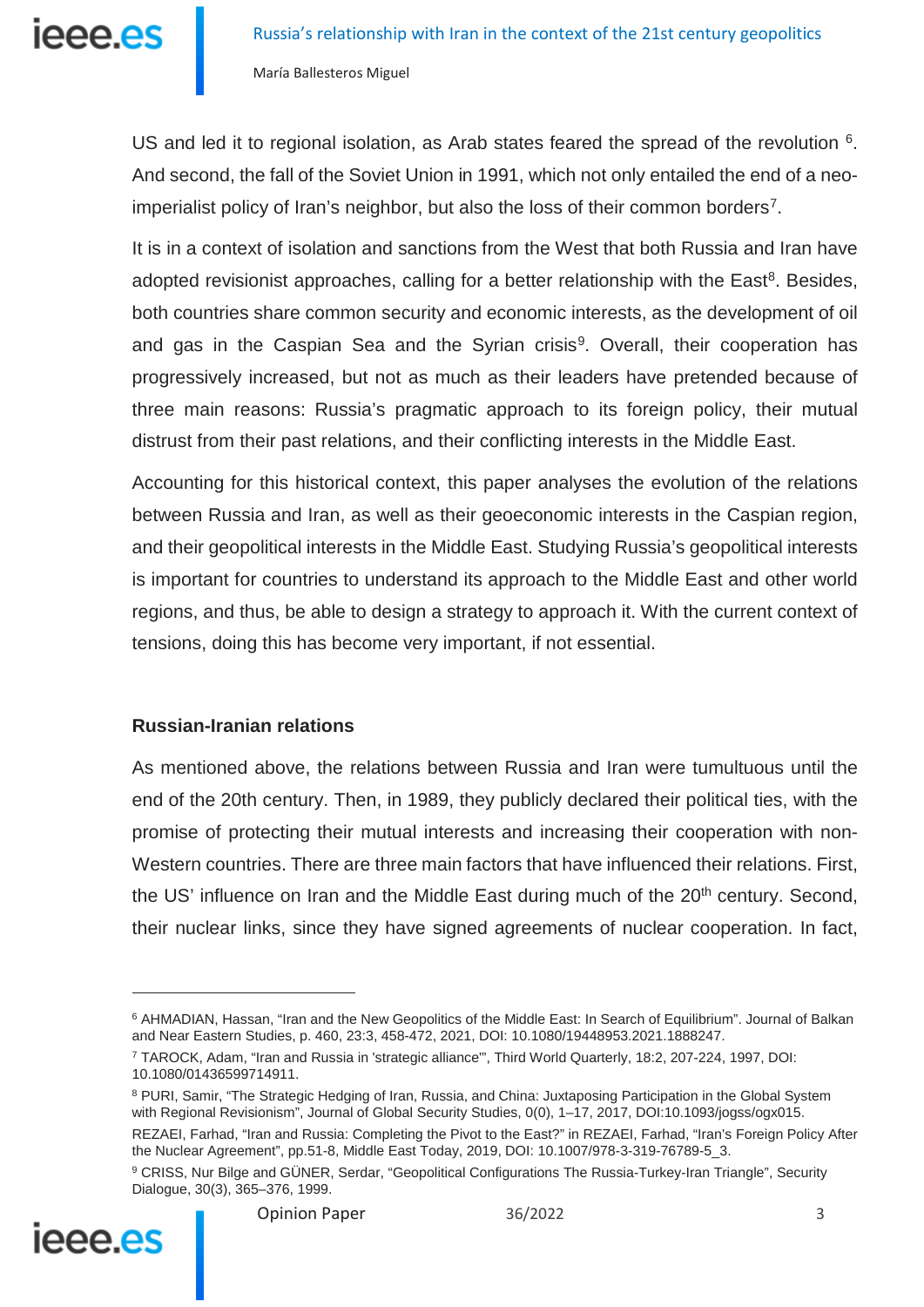ieee.es

María Ballesteros Miguel

Russia has used Iran's nuclear program to bargain in its negotiations with the West. And third, their common turn to Asia, with opportunities to cooperate in political and economic sectors<sup>[10](#page-3-0)</sup>.

Moving to their economic relations, they have been unstable. Although between the late 1990s and 2008, their total trade highly expanded, it progressively fell from 2011 to 2015 and has, since then, barely managed to recover<sup>11</sup>. Likewise, Russia's trade balance with Iran has evolved in a similar way, steeply increasing between 2002 and 2010, while decreasing from 2011 onwards (see *Graph 1* below). Since Russia's imports from Iran are low and hardly change (see *Graph 2* below), a decrease in Russia's trade balance necessarily implies a drop of Russia's exports to Iran. Overall, although Iran is more economically dependent on Russia, none of them are among each other's main trading partners, as their percentages of total imports from one another are very low (see *Graph 2* below).



*Graph 1*: "Russia's trade balance with Iran (2001-2020)". Self-elaboration.

<span id="page-3-1"></span><span id="page-3-0"></span><sup>11</sup> TALDYBAYEVA, Dinara, "Current State of Iran-Russia Economic Relations", Eurasian Research Institute, Kazakhstan, No. 154, 2018, available a[t https://eurasian-research.org/wp-content/uploads/2020/08/Weekly-e-bulletin-](https://eurasian-research.org/wp-content/uploads/2020/08/Weekly-e-bulletin-06.03.2018-12.03.2018-No-154.pdf)[06.03.2018-12.03.2018-No-154.pdf](https://eurasian-research.org/wp-content/uploads/2020/08/Weekly-e-bulletin-06.03.2018-12.03.2018-No-154.pdf)



<u>.</u>

<sup>10</sup> REZAEI, op. cit., 2019.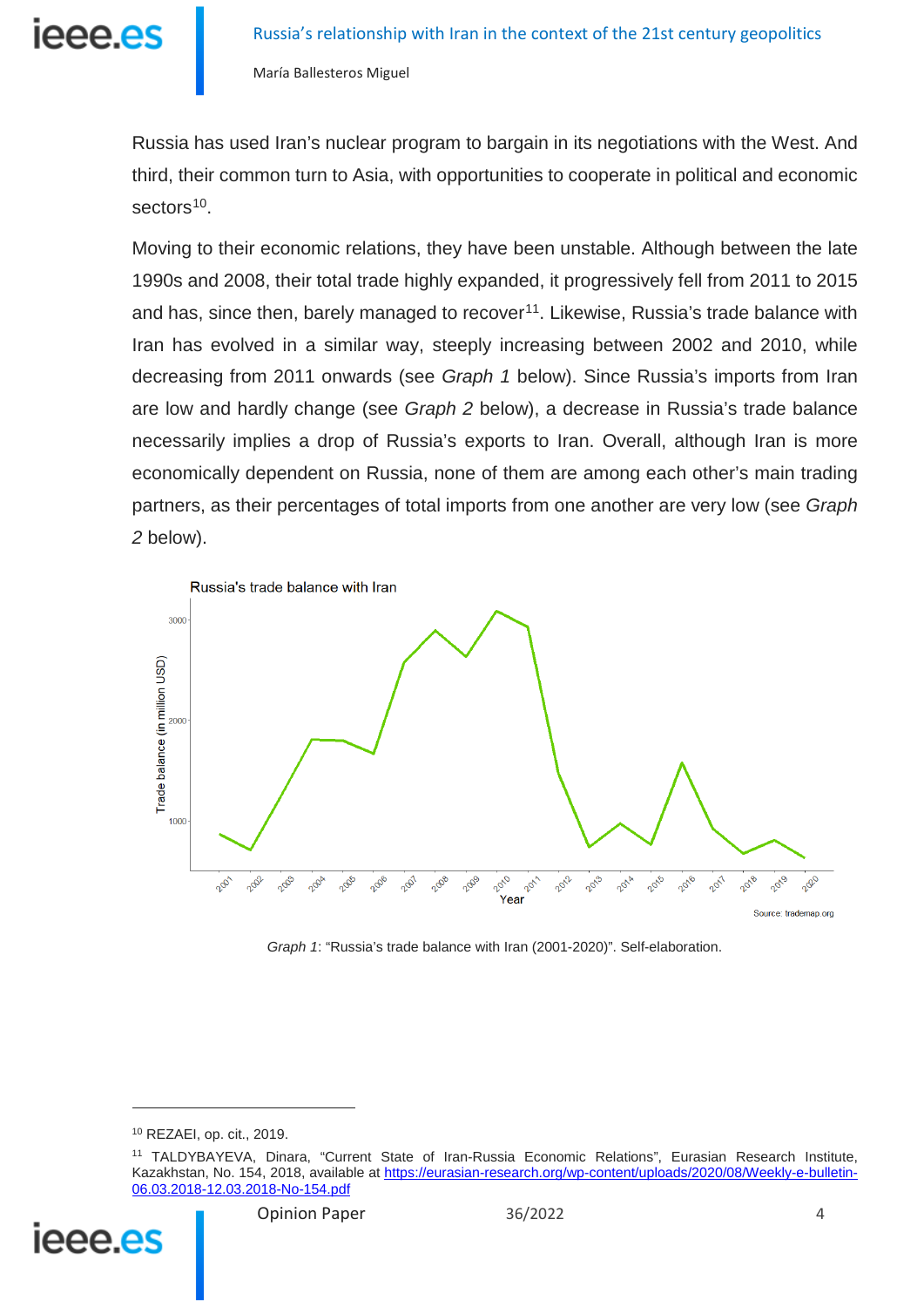# leee.es

#### Russia's relationship with Iran in the context of the 21st century geopolitics

María Ballesteros Miguel



*Graph 2*: "Percentage of total imports from Russia and Iran (2001-2018). Self-elaboration.

With respect to the reasoning behind their unstable relations, it appears to be a consequence of the sanctions that the international community has imposed against Iran's nuclear program. In particular, in 2010, the UN executed an embargo on the export of most major conventional weapons to Iran. As Russia's exports to this country are mainly composed by military goods, it is reasonable that these exports decreased since then. Besides, the US and the EU imposed economic sanctions against Iran's oil and banking sector and any third contracting party. Then, in 2015, the adoption of the Nuclear Deal ended the previous sanctions against Iran, although it left in place the embargo on heavy arms $12$ .

Despite their lack of significant economic progress, the Russian-Iranian growing ties have been reflected through their increasing cooperation within the region of Eurasia. As revisionist countries that have adopted an Asian look, they have become part of common regional agreements and initiatives such as the International North–South Transport Corridor, the Shanghai Cooperation Organization, and the Eurasian Economic Union<sup>13</sup>.

<span id="page-4-0"></span><sup>12</sup> SIPRI, "UN arms embargo on Iran", n.d., Last updated Apr. 7, 2021, Available at [https://www.sipri.org/databases/embargoes/un\\_arms\\_embargoes/iran.](https://www.sipri.org/databases/embargoes/un_arms_embargoes/iran) [Accessed 9 December 2021].

Arms Control Association, "The Joint Comprehensive Plan of Action (JCPOA) at a Glance", (2021), available at [https://www.armscontrol.org/factsheets/JCPOA-at-a-glance.](https://www.armscontrol.org/factsheets/JCPOA-at-a-glance) [Accessed 30 December 2021].

-

<span id="page-4-1"></span>IAAA AS

BBC News, "Iran nuclear deal: What it all means", 2021, available at [https://www.bbc.com/news/world-middle-east-](https://www.bbc.com/news/world-middle-east-33521655)[33521655.](https://www.bbc.com/news/world-middle-east-33521655) [Accessed 9 December 2021].

<sup>&</sup>lt;sup>13</sup> Tehran Times, "Iran becomes full member of Shanghai Cooperation Organization", 2021, available at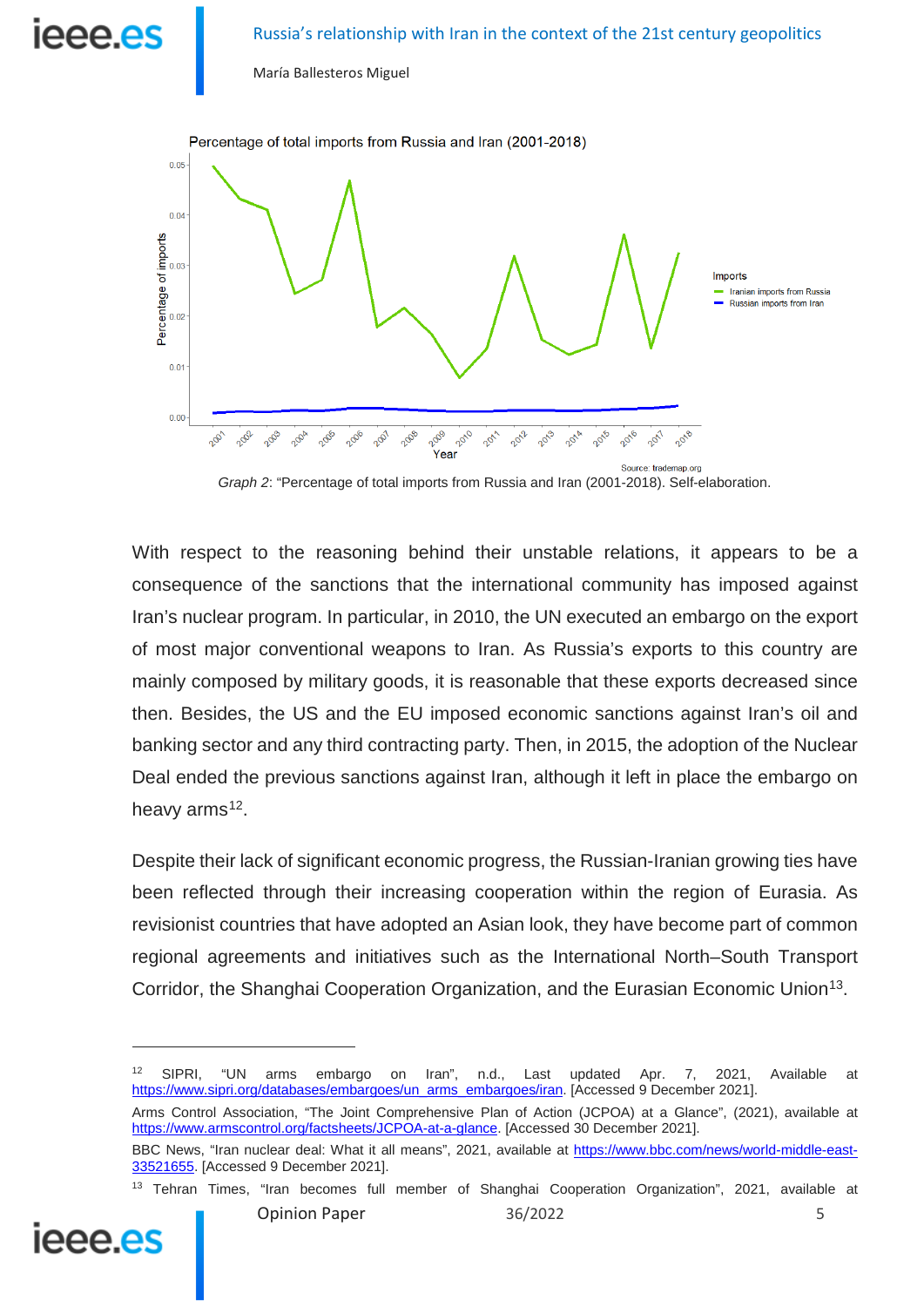

#### **Geoeconomic interests: the importance of resources**

Despite their limited economic cooperation Russia and Iran have common geoeconomic interests, being their resources a crucial part of their economies. In the case of Russia, it is the country with the biggest reserves of natural gas and the second world producer after the US. Besides, it takes the  $8<sup>th</sup>$  position in petroleum reserves, and it is the first producer of crude petroleum<sup>14</sup>. Moving to the case of Iran, it is the second and thirdlargest reserve holder of gas and oil, accordingly. In 2019, Iran's major exports were, by far, crude petroleum, despite the limitation imposed since 2017 by the international sanctions against the country<sup>15</sup>.

Despite not being among each other's trading partners, they have recognized the important of cooperating in the area. First, in 2017, the National Iranian Oil Company signed various agreements with Russian companies such as Rosfnet and Gazprom for joint operations in Iranian oil fields. Under these deals, Iranian companies buy Russian equipment and technology in exchange for oil contracts, so that Russia can sell it to third countries. The value's estimation of these agreements rose from \$30bn in 2017 to \$50bn in 2018<sup>[16](#page-5-2)</sup>. These deals are part of Russia's strategy to increase its role in the Middle East, become an intermediary between the US and Iran, and ensure its predominance as an energy supplier to the EU. Besides, accounting for Iran's international isolation, Russia provides Iran's energy sector the much-needed foreign investment.

And second, the Caspian Sea has been found to be one of the most important scenarios for the Russian-Iranian cooperation in the energy sector. For starters, it is the largest

<span id="page-5-2"></span><span id="page-5-1"></span>FOY, Henry and BOZORGMEHR, Najmeh," Russia ready to invest \$50bn in Iran's energy industry", Financial Times, 2018, available a[t https://www.ft.com/content/db4c44c8-869b-11e8-96dd-fa565ec55929.](https://www.ft.com/content/db4c44c8-869b-11e8-96dd-fa565ec55929) [Accessed 7 January 2022].



[https://www.tehrantimes.com/news/465134/Iran-becomes-full-member-of-Shanghai-Cooperation-Organization.](https://www.tehrantimes.com/news/465134/Iran-becomes-full-member-of-Shanghai-Cooperation-Organization) [Accessed 2 January 2022].

MIKOVIC, Nikola. "Iran wants to join the Eurasian Economic Union — but will Russia allow it?", Arab News, 2021, available at [https://www.arabnews.com/node/1816451.](https://www.arabnews.com/node/1816451) [Accessed 30 December 2021].

BHARDWAJ, Naina, "India's Export Opportunities Along the International North South Transport Corridor", India Briefing, 2022, available at [https://www.india-briefing.com/news/indias-export-opportunities-along-the-international](https://www.india-briefing.com/news/indias-export-opportunities-along-the-international-north-south-transport-corridor-22412.html/)[north-south-transport-corridor-22412.html/.](https://www.india-briefing.com/news/indias-export-opportunities-along-the-international-north-south-transport-corridor-22412.html/) [Accessed 30 December 2021].

<span id="page-5-0"></span><sup>&</sup>lt;sup>14</sup> PIEDRAS, Beatriz, "Geostrategia energética de Rusia en Europa". Instituto Español de Estudios Estratégicos, 101,<br>2017, available at https://www.ieee.es/Galerias/fichero/docs\_opinion/2017/DIEEEO101-2017, available at [https://www.ieee.es/Galerias/fichero/docs\\_opinion/2017/DIEEEO101-](https://www.ieee.es/Galerias/fichero/docs_opinion/2017/DIEEEO101-2017_Rusia_BeatrizPiedras.pdf) [2017\\_Rusia\\_BeatrizPiedras.pdf.](https://www.ieee.es/Galerias/fichero/docs_opinion/2017/DIEEEO101-2017_Rusia_BeatrizPiedras.pdf) [Accessed 4 January 2022].

<sup>15</sup> EIA, "Iran, Executive summary", n.d..,last updated July 20, 2021, available at [https://www.eia.gov/international/analysis/country/IRN.](https://www.eia.gov/international/analysis/country/IRN) [Accessed 4 January 2022].

OEC "Iran", n.d., available a[t https://oec.world/en/profile/country/irn#historical-data.](https://oec.world/en/profile/country/irn#historical-data) [Accessed 4 January 2022].

<sup>&</sup>lt;sup>16</sup> FOY, Henry, BOZORGMEHR, Najmeh and RAVAL, Anjili, "Russia and Iran sign \$30bn energy agreements", Financial Times, 2017, available at [https://www.ft.com/content/141e6662-bf11-11e7-9836-b25f8adaa111.](https://www.ft.com/content/141e6662-bf11-11e7-9836-b25f8adaa111) [Accessed 7 January 2022].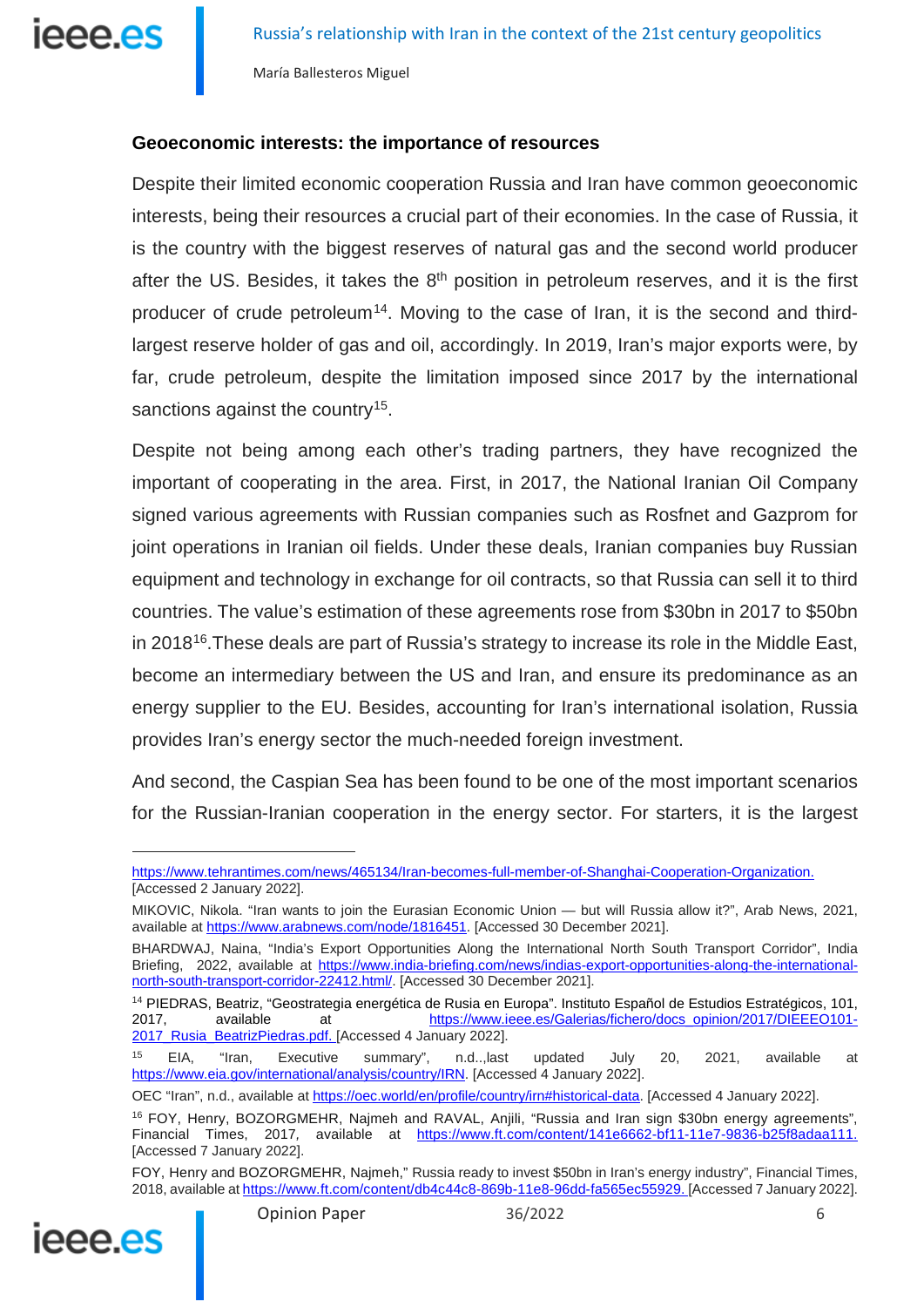inland water body of the earth, containing more than 40% of the total world's inland waters<sup>17</sup>. Moreover, it is bordered by Russia, Iran, Azerbaijan, Kazakhstan, and Turkmenistan, being very relevant both in geopolitical and geoeconomic terms. On the one hand, it connects countries without a land border, such as Iran and Russia. Likewise, it serves as a buffer between countries that differ in politics and ideology. On the other hand, the Caspian is very rich in oil and gas, as well as other resources (see *Map 1* below). In fact, some of the most important oil and gas pipelines depart from the Caspian region to Russia, Europe, and Turkey.

Because of all the latter, the status of this sea has persistently been disputed between its five bordering countries. In 2018, they signed the Convention on the Legal Status of the Caspian Sea, giving the Sea a special legal status and dividing it into internal waters, territorial waters, fishery zones and the common maritime space<sup>[18](#page-6-1)</sup>. Nevertheless, Iran's lack of ratification hasn't allowed the convention to enter into force<sup>[19](#page-6-2)</sup>. As *Map 1* shows below, there are still disputed areas in the Sea. This is because, with the fall of the Soviet Union, Iran's share of the sea was greatly reduced, leading to public criticism within the country<sup>20</sup>. In this sense, any new discovery of resources may bring tensions between the five countries regarding who has the right to exploit them.

<span id="page-6-3"></span><span id="page-6-2"></span><span id="page-6-1"></span><span id="page-6-0"></span><sup>&</sup>lt;sup>20</sup> Iran International, "Russia Demands Iran Ratify Caspian Sea Legal Convention", 2021, available at [https://old.iranintl.com/en/iran-in-brief/russia-demands-iran-ratify-caspian-sea-legal-convention.](https://old.iranintl.com/en/iran-in-brief/russia-demands-iran-ratify-caspian-sea-legal-convention) [Accessed 20 January 2022].



<sup>17</sup> SZALAY, Jessie, "Caspian Sea: Largest Inland Body of *Water", Live Science,* 2017, available at [https://www.livescience.com/57999-caspian-sea-facts.html.](https://www.livescience.com/57999-caspian-sea-facts.html) [Accessed 7 January 2022].

<sup>&</sup>lt;sup>18</sup> Convention on the Legal Status of the Caspian Sea, President of Russia, August 12, 2018, available at [http://en.kremlin.ru/supplement/5328.](http://en.kremlin.ru/supplement/5328)

<sup>&</sup>lt;sup>19</sup> TASS, "Iran working on issue of ratification of Caspian Convention, Ambassador to Russia says", 2021, available at [https://tass.com/world/1324363.](https://tass.com/world/1324363) [Accessed 7 January 2022].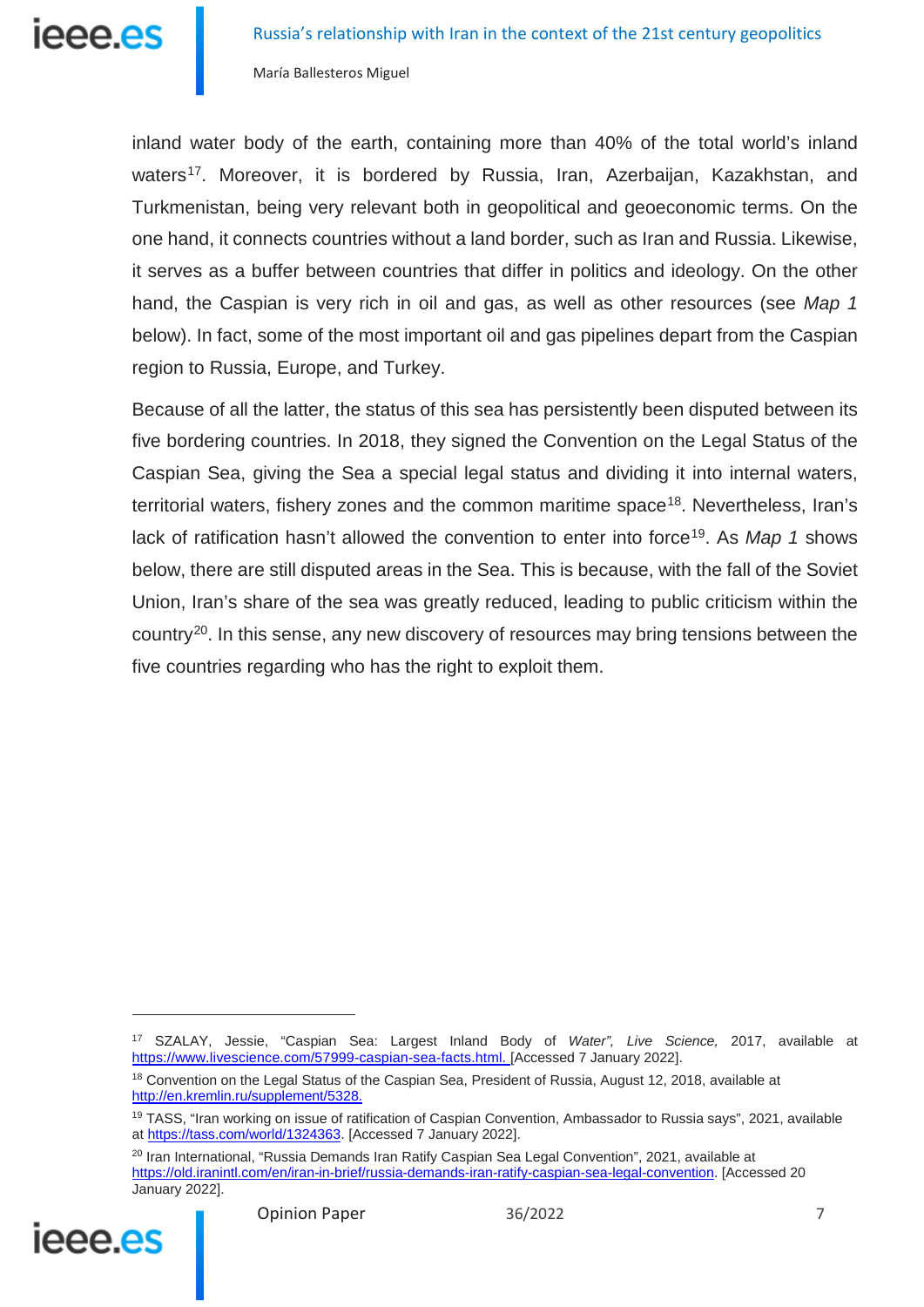ieee.es

María Ballesteros Miguel



*Map 1:* Oil and gas in the Caspian region and beyond. Self-elaboration.

Besides all this, the past June, Iran discovered the Chalous gas field in the Caspian Sea, which has been estimated to be the  $10<sup>th</sup>$  world's largest gas reserve<sup>21</sup>. In this context, Iran and Russia are in the process of signing a 20-year cooperation agreement that would divide the benefits from this field. More concretely, Tehran and Moscow have discussed that for 20 years, Russia's Gazprom and Transneft would take 40% of the output from the field, China's CNPC and CNOOC 28%, and Iran's Kepco 25%. In exchange, Iran would gain transportation services from Transneft, financing from CNPP and infrastructure and engineering from CNOOC, as well as more international support from Russia. Through this agreement Russia would secure its European market $^{22}$ .

<span id="page-7-1"></span><span id="page-7-0"></span><sup>&</sup>lt;sup>22</sup> Iran International, "Iran's Caspian Gas Field, And Russia's Share, 'Far Bigger Than Expected"", 2021, available at [https://www.iranintl.com/en/20211116106809.](https://www.iranintl.com/en/20211116106809) [Accessed 7 January 2022].



<sup>&</sup>lt;sup>21</sup> Tehran Times, "New gas reserve in Caspian Sea could make Iran a major supplier to Europe", 2021, available at [https://www.tehrantimes.com/news/464213/New-gas-reserve-in-Caspian-Sea-could-make-Iran-a-major-supplier.](https://www.tehrantimes.com/news/464213/New-gas-reserve-in-Caspian-Sea-could-make-Iran-a-major-supplier) [Accessed 7 January 2022].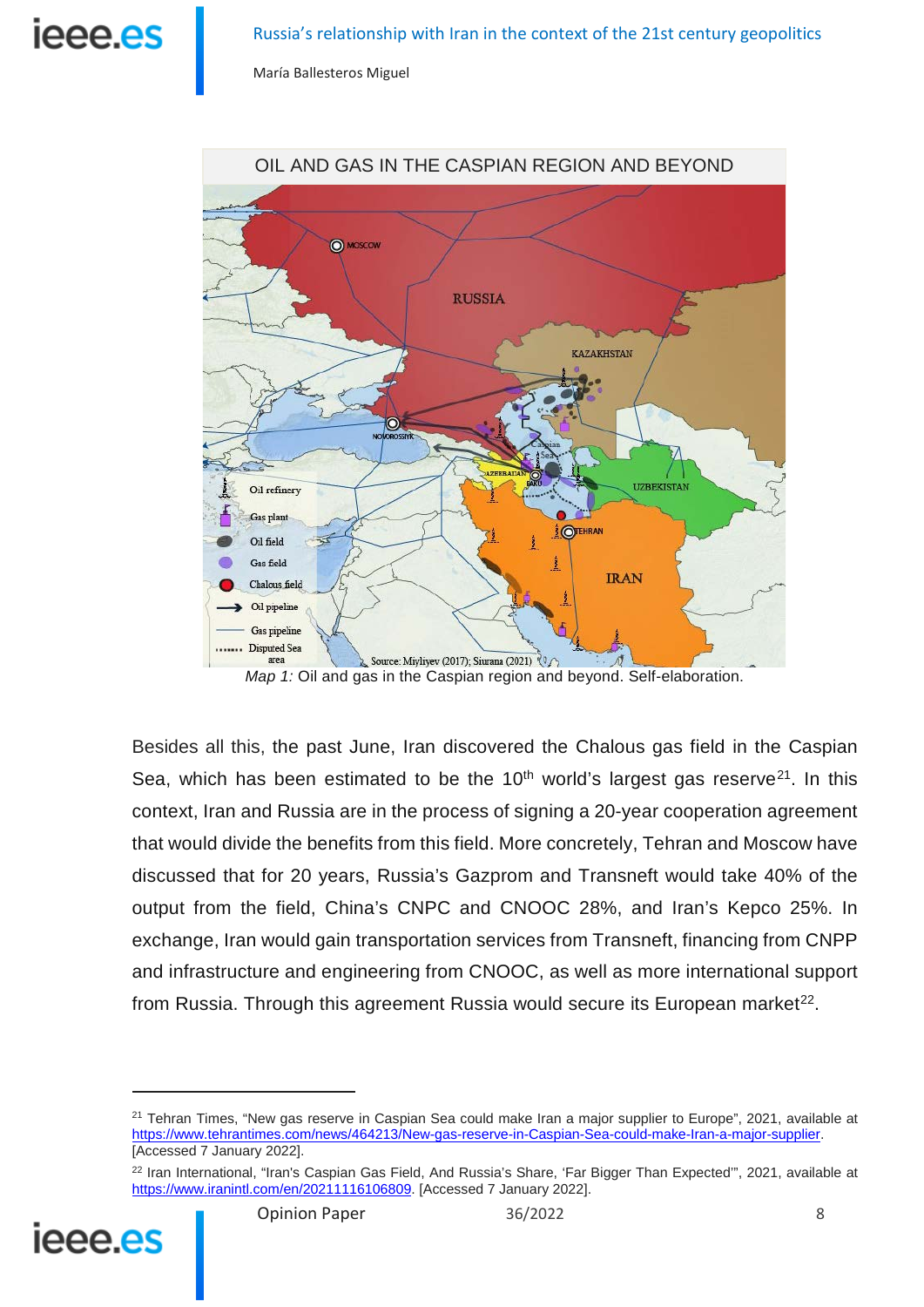

### **Geopolitical interests: Russia and Iran within the Middle East**

The Middle East has been found to be a very interesting region where Russia and Iran have common and diverging geopolitical interests. On the one hand, they (together with Turkey) have supported the regime of Bashar al-Assad against the opposition in Syria, although having different reasons for doing so. On the other hand, some divergences have been found in their relations with Israel, Saudi Arabia, and the Gulf Cooperation Countries. The following subsections show the main geopolitical dynamics between these countries.

## *Russia-Turkey-Iran*

The relations between Russia, Turkey and Iran are characterized by cooperation in those matters where they have common interests, but without a further commitment to an alliance.

Until the fall of the Soviet Union, the relations between Russia and Turkey were conflictive. However, since the 1990s, their economic relations grew, despite their geopolitical rivalry in different regional conflicts. Moreover, since the 2000s, both countries have followed similar political paths. First, trying to become closer with the West, and then, after being unsuccessful, shifting to more authoritarian domestic leaderships and towards the East <sup>[23](#page-8-0)</sup>.

What is more, the Russian-Turkish relations went a step higher in two different moments: first, when they, together with Iran, agreed on a common approach to Syria. And second, when Russia delivered to Turkey the S-400 air defense system in 2019.

In the beginning of the Syrian war, Turkey was interested in being seen as an intermediary of the conflict. However, it later started providing support to various Sunni Islamic groups belonging to the opposition against the Assad regime. Then, in 2016, after trilateral negotiations, Turkey started supporting Assad, the leader of the Shias<sup>24</sup>. What is more,

<span id="page-8-1"></span><span id="page-8-0"></span><sup>&</sup>lt;sup>24</sup> TOL, Gönül, "From regime change to rapprochement? Turkey's shifting Syria policy", Middle East Institute (MEI), 2019, available at [https://www.mei.edu/publications/regime-change-rapprochement-turkeys-shifting-syria-policy.](https://www.mei.edu/publications/regime-change-rapprochement-turkeys-shifting-syria-policy)  [Accessed 17 January 2022].



<sup>&</sup>lt;sup>23</sup> RUMER, Eugene, "Russia in the Middle East: Jack of all Trades, Master of None". Carnegie Endowment for International Peace, the Return of Global Russia, 2019, available at [https://carnegieendowment.org/files/WP-Rumer-](https://carnegieendowment.org/files/WP-Rumer-MiddleEast.pdf)[MiddleEast.pdf.](https://carnegieendowment.org/files/WP-Rumer-MiddleEast.pdf)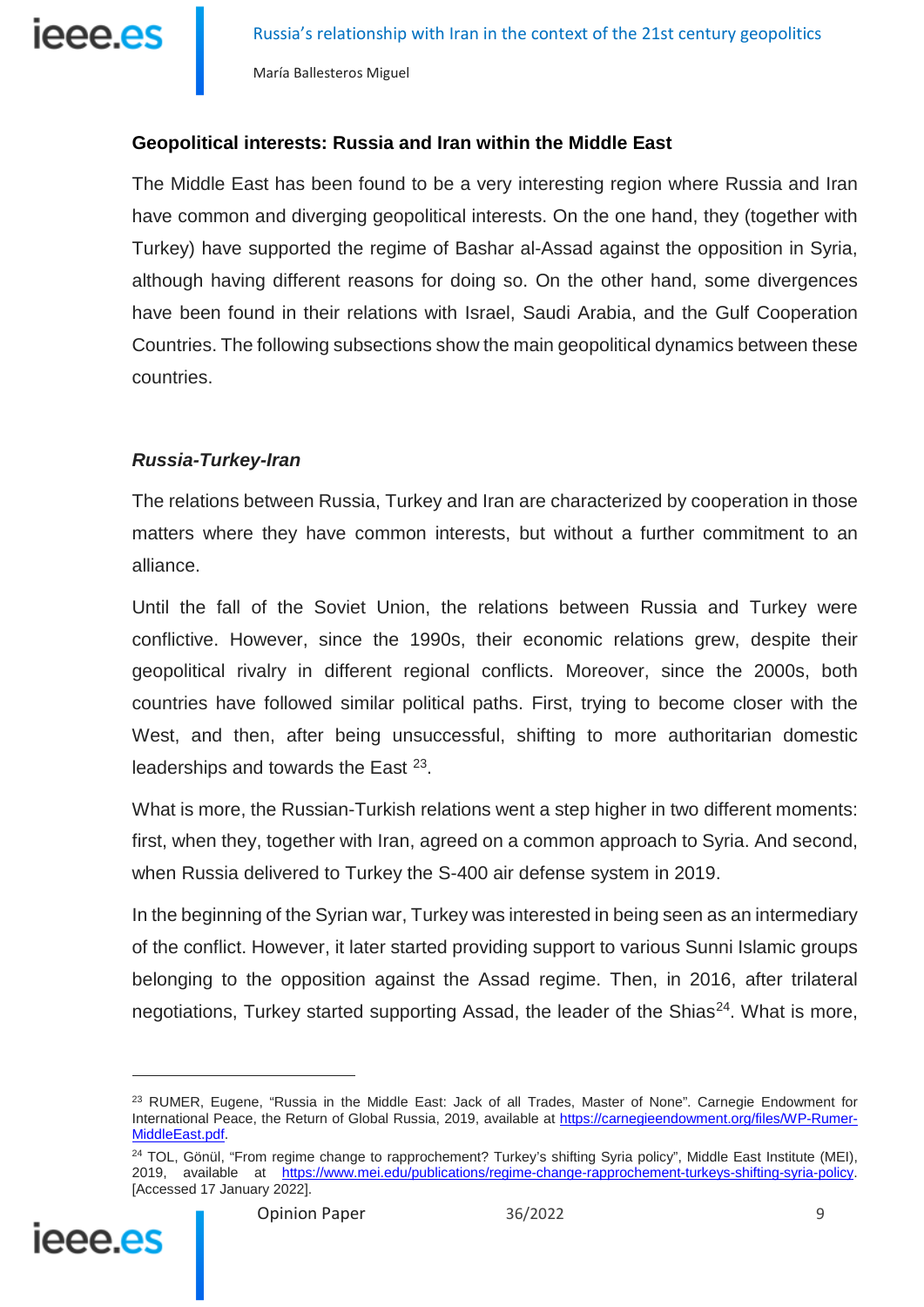the Kurds were gaining ground in Syria, and in 2015, the increasing Syrian refugees in Turkey had become a domestic problem<sup>25</sup>.

Overall, Moscow has used its relations with the Kurds as a power tool to force Turkey to support the government of Assad, as well as to keep them away from the US. In this respect, Russia, Turkey, and Iran have agreed to reject any Kurdish separatist ambitions and support Syria's territorial integrity<sup>26</sup>. For Russia, recognizing their self-determination would be harmful for its domestic politics, as it has its own internal separatist conflicts.

With respect to the Russian-Iranian relations, their common involvement in the Syrian war has been one of the main reasons for their increased cooperation. However, once the government of Assad has been reassured, Russia and Iran diverge on the future of Syria. On the one hand, Russia wants to maintainshale the status quo, as it is interested in a reconstructed and peaceful Syria. For Russia, achieving stability in the Middle East is essential for its domestic economic and political purposes. On the other hand, Iran's aims are rather revolutionary, as Syria is seen as a useful scenario for its strategies against Israel, and the Sunnis<sup>27</sup>.

Finally, in the recent years, Iran and Turkey have had close economic and political relations. First, they have cooperated in Syria. Second, both have been resisting any Western influence, fearing that the closer cooperation between the Gulf states and the US could go against them and the political Islam. And last, Turkey and Iran have, accordingly, the largest and second-largest Kurdish communities. In this context, any development in this matter, such as the 2017 KRI referendum of independence, has brought them closer <sup>28</sup>.

Overall, Turkey is among both Russia's and Iran's main trading partners. Although they have different regional interests, their convergence in key things has made their cooperation crucial for the achievement of their individual goals.

<span id="page-9-3"></span><span id="page-9-2"></span><span id="page-9-1"></span><span id="page-9-0"></span><sup>&</sup>lt;sup>28</sup> DALAY, Galip, "Turkish-Iranian Relations Are Set to Become More Turbulent", The German Marshall Fund, 2021, available at [https://www.gmfus.org/news/turkish-iranian-relations-are-set-become-more-turbulent.](https://www.gmfus.org/news/turkish-iranian-relations-are-set-become-more-turbulent) [Accessed 17 January 2022].



<sup>&</sup>lt;sup>25</sup> SÖKMEN, Melike Janine, MARTÍNEZ, Irene and DE PEDRO, Nicolás, "Russia, Iran and Turkey, a common strategy<br>in 2018, available at in Syria?", CIDOB), 196, 2018, available at [https://www.cidob.org/en/publications/publication\\_series/notes\\_internacionals/n1\\_196/russia\\_iran\\_and\\_turkey\\_a\\_co](https://www.cidob.org/en/publications/publication_series/notes_internacionals/n1_196/russia_iran_and_turkey_a_common_strategy_in_syria) [mmon\\_strategy\\_in\\_syria.](https://www.cidob.org/en/publications/publication_series/notes_internacionals/n1_196/russia_iran_and_turkey_a_common_strategy_in_syria)

<sup>&</sup>lt;sup>26</sup> The Arab Weekly, "Russia, Turkey up pressure on Kurds to engage with Damascus", 2021, available at [https://thearabweekly.com/russia-turkey-pressure-kurds-engage-damascus.](https://thearabweekly.com/russia-turkey-pressure-kurds-engage-damascus) [Accessed 17 January 2022].

<sup>27</sup> RUMER, op.cit., 2019.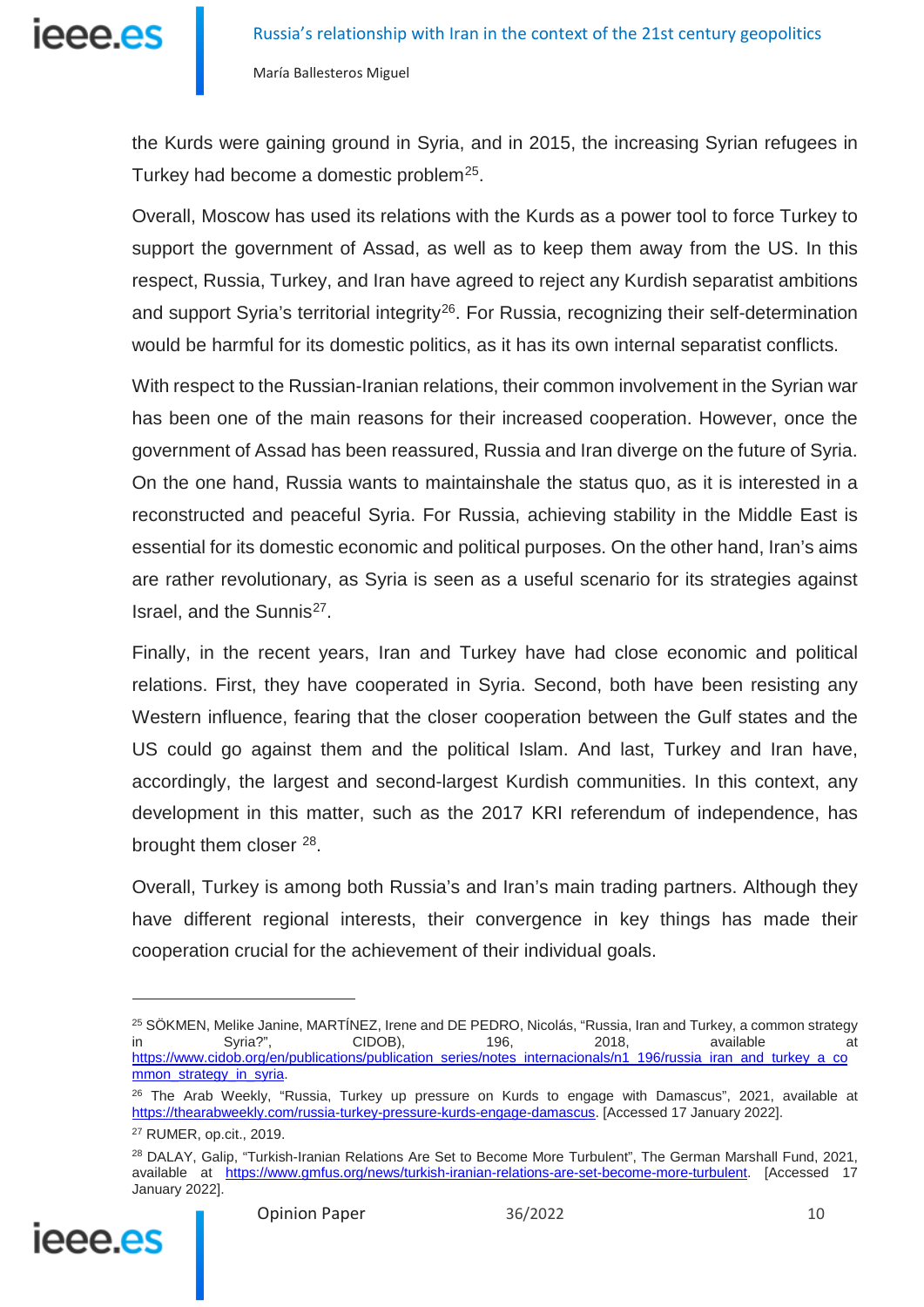

## *Russia-Israel-Iran*

During the past years, the Russian-Israeli relations have substantially changed, mainly because of the personal diplomacy between Putin and the Israeli Prime Minister Netanyahu. For years, the Jewish state had a difficult relationship with the USSR, from where many Jews have fled. Until 1991, the Soviet Union supported Israel's Arab enemies, Syria and Egypt, through the supply of weapons. It was in the 2000s when their relations started to improve<sup>[29](#page-10-0)</sup>.

The main motivations for cooperating can be summarized as the following. On the one hand, it is in Israel's interest to prevent Russia from sharing military technology with Iran, Iraq, and other rival countries, as well as to ensure the rights of all Jews living in Russia or wanting to leave the country. Besides, Russia presents as a major power to contact with, to avoid international isolation. On the other hand, Israel is seen as a powerful international actor. In fact, approaching to a US ally could help to improve the latter's image of Russia. Additionally, Israeli leaders have been tolerant with Putin's strategies in Chechnya, accounting for their own hardline approach to the Palestinian militias<sup>30</sup>.

Having said all the above, Russia's involvement in Syria led to an improvement of its relations with Israel, while it became the most problematic issue in their cooperation. The main reason it being Russia's cooperation with Iran, a major rival of Israel. Although Israel's official position in the Syrian war is of neutrality, it has become involved, both militarily and politically, to avoid Iran from gaining power in Syria. Moreover, the Russian sales of Air Force technology to both Syria and Iran are deemed very negatively by Israel. In some cases, the two countries have managed to deal with these frictions. For instance, Russia has sometimes avoided to condemn Israel's strikes against Iranian positions in Syria and has rejected to sell the S-400 air defense system to Iran. Likewise, on some occasions, Israel has contended itself from condemning Iran's presence in Syria<sup>31</sup>.

In addition to this, Russia has shown a growing interest in increasing its relations with Lebanon, not only because it has access to the Mediterranean Sea, but also because of a recent discovery of big sub-sea gas fields in the Levant Basin, situated in Lebanese and Israeli waters. Besides, the Lebanese military group Hezbollah, is part of the Axis of

-

<span id="page-10-2"></span><span id="page-10-1"></span><span id="page-10-0"></span><sup>&</sup>lt;sup>31</sup> Ibidem.



Opinion Paper 36/2022 11

<sup>29</sup> RUMER, op.cit., 2019.

<sup>30</sup> Ibidem.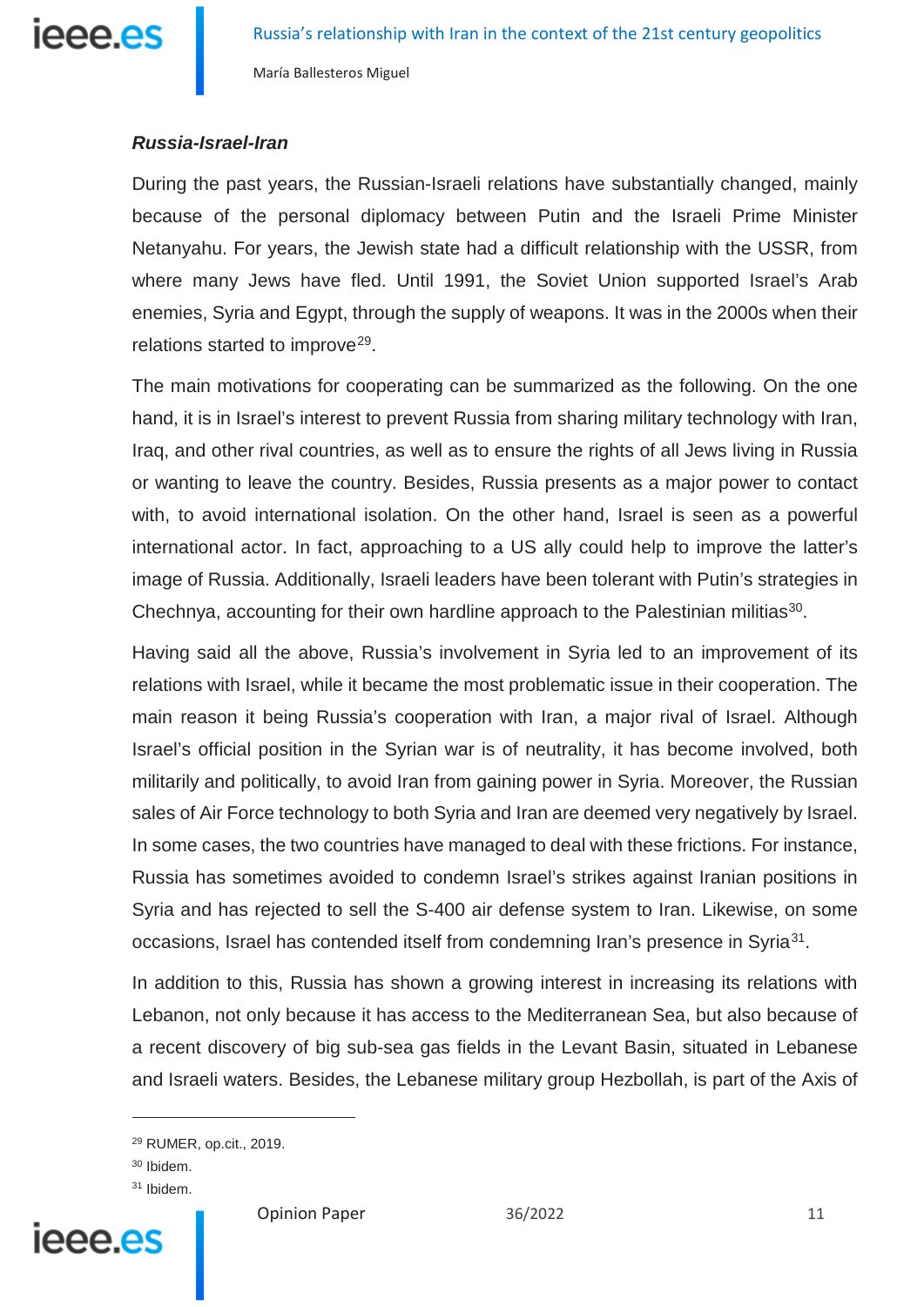Resistance, together with Iran and the Syrian government. This axis is a political and military alliance against the West, Israel, and Saudi Arabia. For Russia, cooperating with the members of the axis can be very beneficial. In fact, it has recently held talks with Hezbollah<sup>32</sup>. However, Russia's increasing relations with Israel and Saudi Arabia necessarily put limits to its commitments with the Axis of resistance.

Overall, Russian-Israel relations are very complex. Israel's campaign against Iran in Syria compromises Russia's reconstruction mission there, as well as its cooperation with Iran. Nonetheless, Israel and Russia agree in the fact that they don't want Iran to gain power in Syria. In the context of Israel's new-elected Prime Minister, Bennett, the two countries have reassured their personal connection and their desire to maintain their cooperation<sup>33</sup>.

## *Russia-Saudi Arabia-Iran*

Like Turkey and Israel, Saudi Arabia also felt obliged to upgrade its relations with Russia after its intervention in Syria. Having sided with the opposition in Syria, Russia's support of the government of Assad was considered by Saudi Arabia as a dangerous development in the region. What is more, this intervention was carried out in cooperation with Iran, Saudi Arabia's greatest rival in the Persian Gulf. In this sense, by improving its relations with Russia, Saudi Arabia aimed that the latter would contain Iran's influence in Syria and question its own relations with Iran<sup>34</sup>.

Additionally, the US, a long-time exclusive partner of Saudi Arabia, played a crucial role in the development of Russian-Saudi relations. First, its emergence as a major oil exporter (i.e., the US Shale revolution) created the need of coordination between the main regional producers. This coordination started in 2016 and it continued in 2020, in the context of the OPEC  $+$  agreement to lower the production due to the pandemic<sup>35</sup>. And

<span id="page-11-3"></span><span id="page-11-2"></span><span id="page-11-1"></span><sup>35</sup> TRICKETT, Nicholas, "Shale to the Chief: Russia and Saudi Arabia's Great Oil Game", The Diplomat, 2018, available a[t https://thediplomat.com/2018/02/shale-to-the-chief-russia-and-saudi-arabias-great-oil-game/.](https://thediplomat.com/2018/02/shale-to-the-chief-russia-and-saudi-arabias-great-oil-game/) [Accessed 18 January 2022].



<span id="page-11-0"></span><sup>32</sup> KHURRAM, Abdullah, "The Growing Russian Interest in Lebanon", Australian Institute of International Affairs, 2021, available at <https://www.internationalaffairs.org.au/australianoutlook/the-growing-russian-interest-in-lebanon/> Accessed 23 January 2022].

<sup>33</sup> CZERNY, Milan, "Russia-Israel relations after the fall of Netanyahu", Riddle, 2021, available at [https://www.ridl.io/en/russia-israel-relations-after-the-fall-of-netanyahu/.](https://www.ridl.io/en/russia-israel-relations-after-the-fall-of-netanyahu/)

BERMAN, Lazar, "Putin will maintain ties with Israel, as well as its enemies", The Times of Israel, 2021, available at [https://www.timesofisrael.com/putin-will-maintain-ties-with-israel-as-well-as-its-enemies/.](https://www.timesofisrael.com/putin-will-maintain-ties-with-israel-as-well-as-its-enemies/) [Accessed 7 January 2022].

<sup>34</sup> RUMER, op.cit., 2019.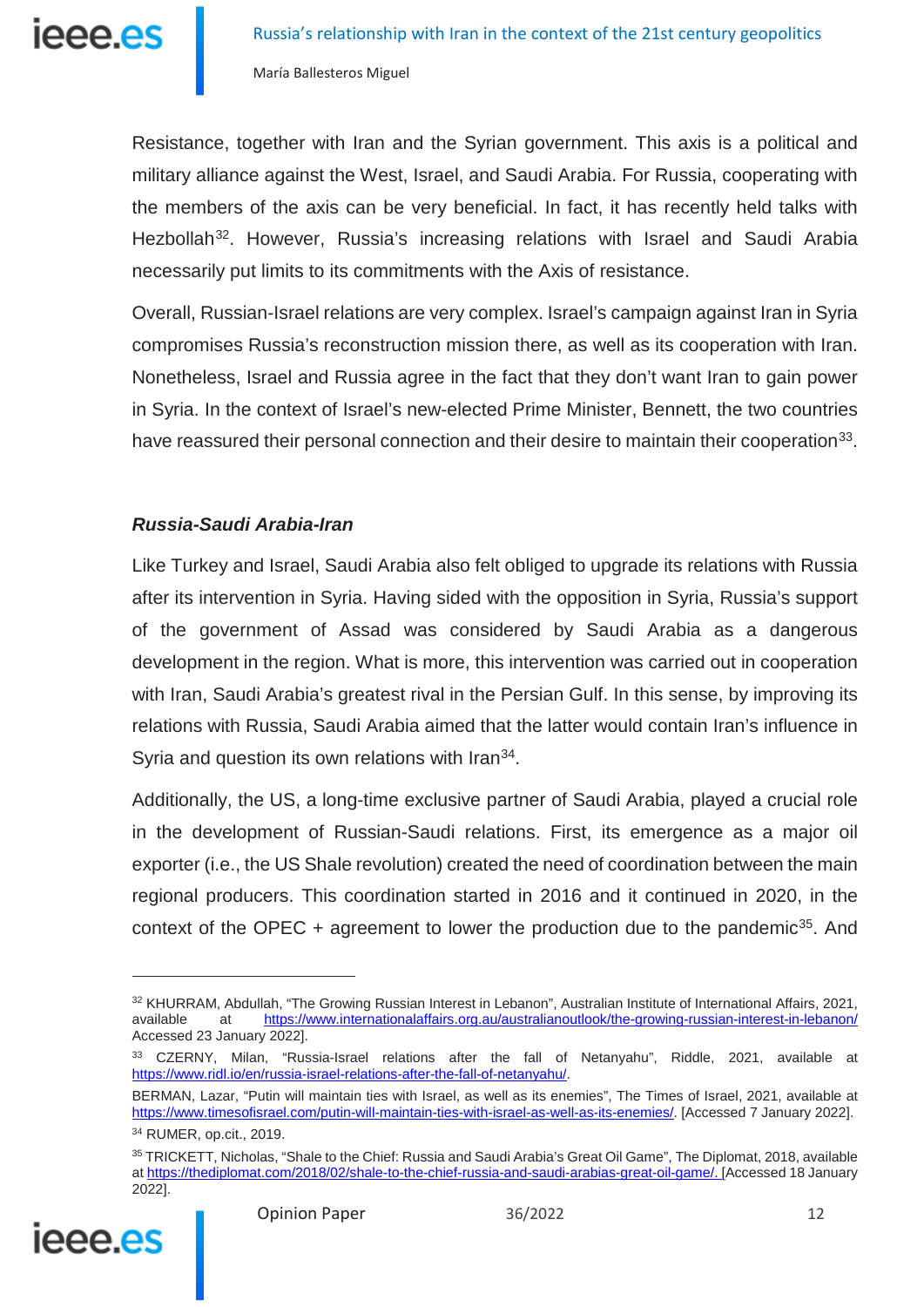

second, the US' abandonment of the Middle East, a transition process that started under Trumps' presidency and that Biden is yet completing, has made it convenient for Saudi Arabia to diversify its relations and get closer to Russia, a growing regional power. In fact, in 2021, they announced an agreement to cooperate militarily  $36$ .

With respect to the Iranian-Saudi bilateral relations, their diplomatic relations were broken in 2016, due to the execution of a Shiite Muslim cleric by Saudi Arabia, which is a conservative Sunni absolute monarchy. In this sense, the two countries compete for the leadership of both the Islamic world and oil exports. Besides, while Saudi Arabia has always been allied to the US, Iran's alliance with the latter ended with the Islamic Revolution. Consequently, Iran and Saudi Arabia have taken opposite sides in every regional matter, such as the wars in Yemen, Syria, and Lebanon.

Despite all of this, in 2021, they met several times, signaling a possible rapprochement. For Iran, relations with Saudi Arabia, the second-largest Arab economy, could help to broaden its regional trade, sending a powerful message to the region. In the case of Saudi Arabia, reducing tensions with Iran would facilitate the end of the Yemeni war, a conflict through which Iran and the Saudis have fought against each other for years<sup>[37](#page-12-1)</sup>. With Biden's announcement that it will cease its support to Saudis' side in Yemen, they have lost any chance of winning the war and want it to be over as soon as possible<sup>[38](#page-12-2)</sup>. In this context, Saudi Arabia has made some moves that Iran has positively welcomed, such as its involvement in the establishment of the Syrian government in the Arab League. Besides, in opposition to what other Arab countries have done, Saudi Arabia has not formalized its relations with Israel<sup>[39](#page-12-3)</sup>.

Apart from Saudi Arabia, Russia has also improved its relations with other countries from the Gulf Cooperation Council (GCC). The reasons for these changes are the same that in the case of Saudi Arabia: their common energy interests; Russia's increased

<sup>39</sup> HOLLEIS, op.cit, 2021.

<span id="page-12-3"></span><span id="page-12-2"></span><span id="page-12-1"></span>

KUTLU, Övunç, "Saudi, Russia agree on further oil output coordination". Anadolu Agency, 2020, available at [https://www.aa.com.tr/en/energy/oil/saudi-russia-agree-on-further-oil-output-coordination/29405.](https://www.aa.com.tr/en/energy/oil/saudi-russia-agree-on-further-oil-output-coordination/29405) [Accessed 18 January 2022].

<span id="page-12-0"></span><sup>&</sup>lt;sup>36</sup> HAFIDI, Meryem, "Russia's new geopolitics in the Middle East", Atalayar, 2021, available at [https://atalayar.com/en/content/russias-new-geopolitics-middle-east.](https://atalayar.com/en/content/russias-new-geopolitics-middle-east) [Accessed 18 January 2022].

<sup>37</sup> HOLLEIS, Jennifer. "Why Saudi-Iran relations are thawing - for now", Deutsche Welle, 2021, available at [https://www.dw.com/en/why-saudi-iran-relations-are-thawing-for-now/a-59508071.](https://www.dw.com/en/why-saudi-iran-relations-are-thawing-for-now/a-59508071)

<sup>38</sup> HODALI, Diana, "Saudi Arabia has lost the war in Yemen", Deutsche Welle, available at [https://www.dw.com/en/saudi-arabia-has-lost-the-war-in-yemen/a-57007568.](https://www.dw.com/en/saudi-arabia-has-lost-the-war-in-yemen/a-57007568)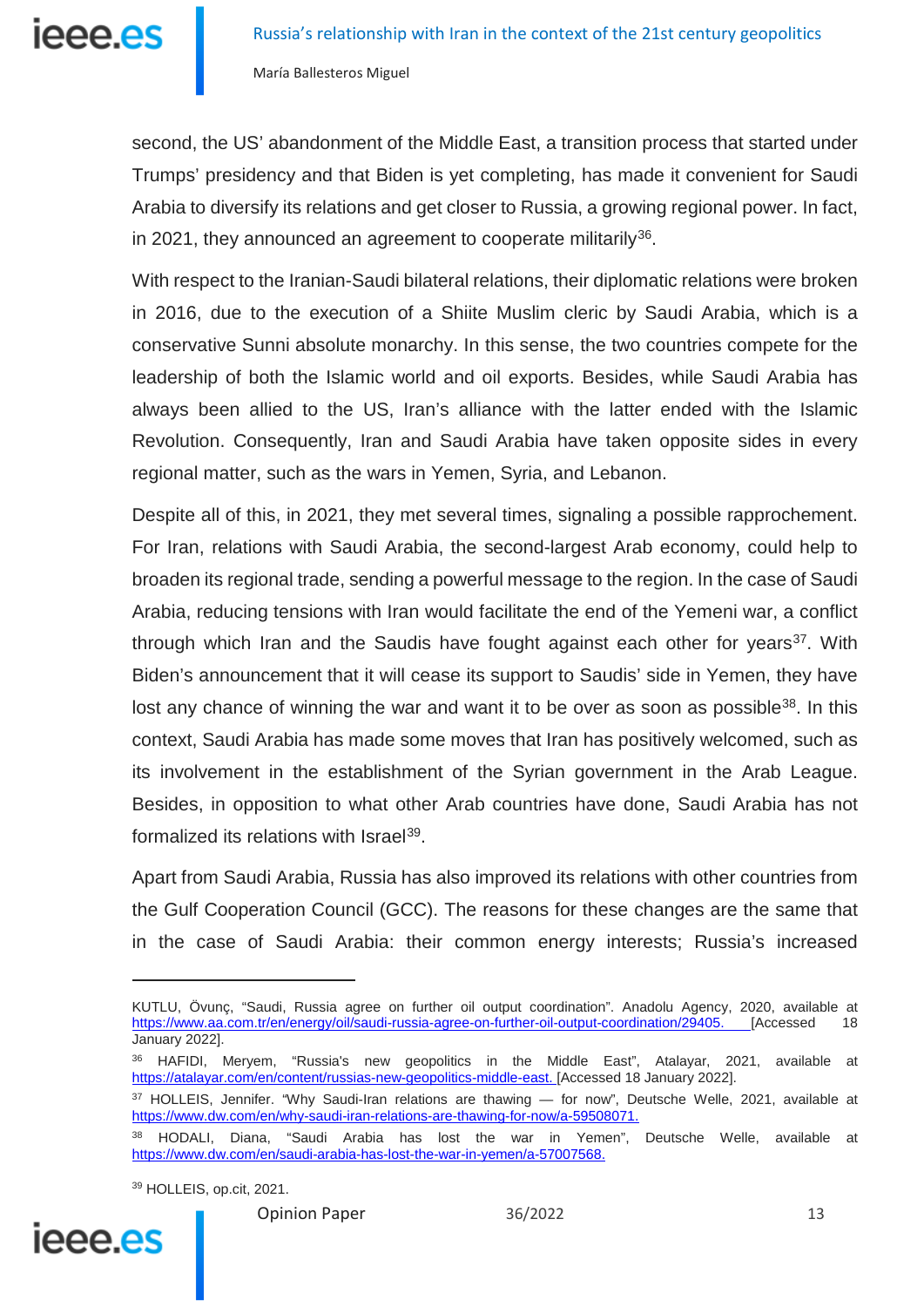engagement in the Middle East; the challenge of Iran and its relations with Russia; and the US' progressive withdrawal from the region<sup>40</sup>. In addition to this, the Gulf states are interested in building better relations with Iran, as it makes the end of the Yemeni war more likely. In Syria, Oman, Bahrain and the UAE have already reestablished their embassies. This helps to legitimize the government of Assad, a gesture that Russia and Iran will surely appreciate<sup>41</sup>.

## **Conclusions**

Overall, this analysis has yielded the following three results. First, that the evolution of the Russian-Iranian economic relations were slow, although having increased their cooperation within Eurasia. Second, that they have not developed a solid alliance because, although they have common geoeconomic interests, especially in the energy sector, they have conflicting geopolitical interests in the Middle East. And third, that external powers may play a very important role in a region's dynamics, as Russia and the US have in the Middle East.

Knowing all of this, three main conclusions can be drawn. First, that Russian-Iranian relations are going to remain strategic for their pursue of regional influence within Eurasia. Here, several factors are going to play a role, such as the evolution of the War in Ukraine, the nuclear talks, their regional cooperation, their common concern about Afghanistan and their continuous rejection of the US' supremacy.

Second, that Russia's pragmatism can be found in its foreign policy to other countries. For instance, Russia's cooperation with China has been purely pragmatic. Among their common points, both resent the US-domination and maintain a neutral position concerning the other's role in territorial disputes, such as Ukraine or the South China Sea. Besides, they have cooperated in projects that yield benefits for both. Nonetheless, Russia's cooperation with China also has its limits as they are competitors within the region of Central Asia.

Another example of Russia's pragmatism can be observed in its recent relations with the

<span id="page-13-1"></span><span id="page-13-0"></span><sup>41</sup> BAR'EL, Zvi, "The Middle East Seeks Alternatives as the U.S. Leaves and Iran Returns", Haaretz, 2021, Available at [https://www.haaretz.com/middle-east-news/.premium-the-middle-east-seeks-alternatives-as-the-u-s-leaves-and](https://www.haaretz.com/middle-east-news/.premium-the-middle-east-seeks-alternatives-as-the-u-s-leaves-and-iran-returns-1.10506410)[iran-returns-1.10506410.](https://www.haaretz.com/middle-east-news/.premium-the-middle-east-seeks-alternatives-as-the-u-s-leaves-and-iran-returns-1.10506410)



<u>.</u>

<sup>40</sup> RUMER, op.cit., 2019.